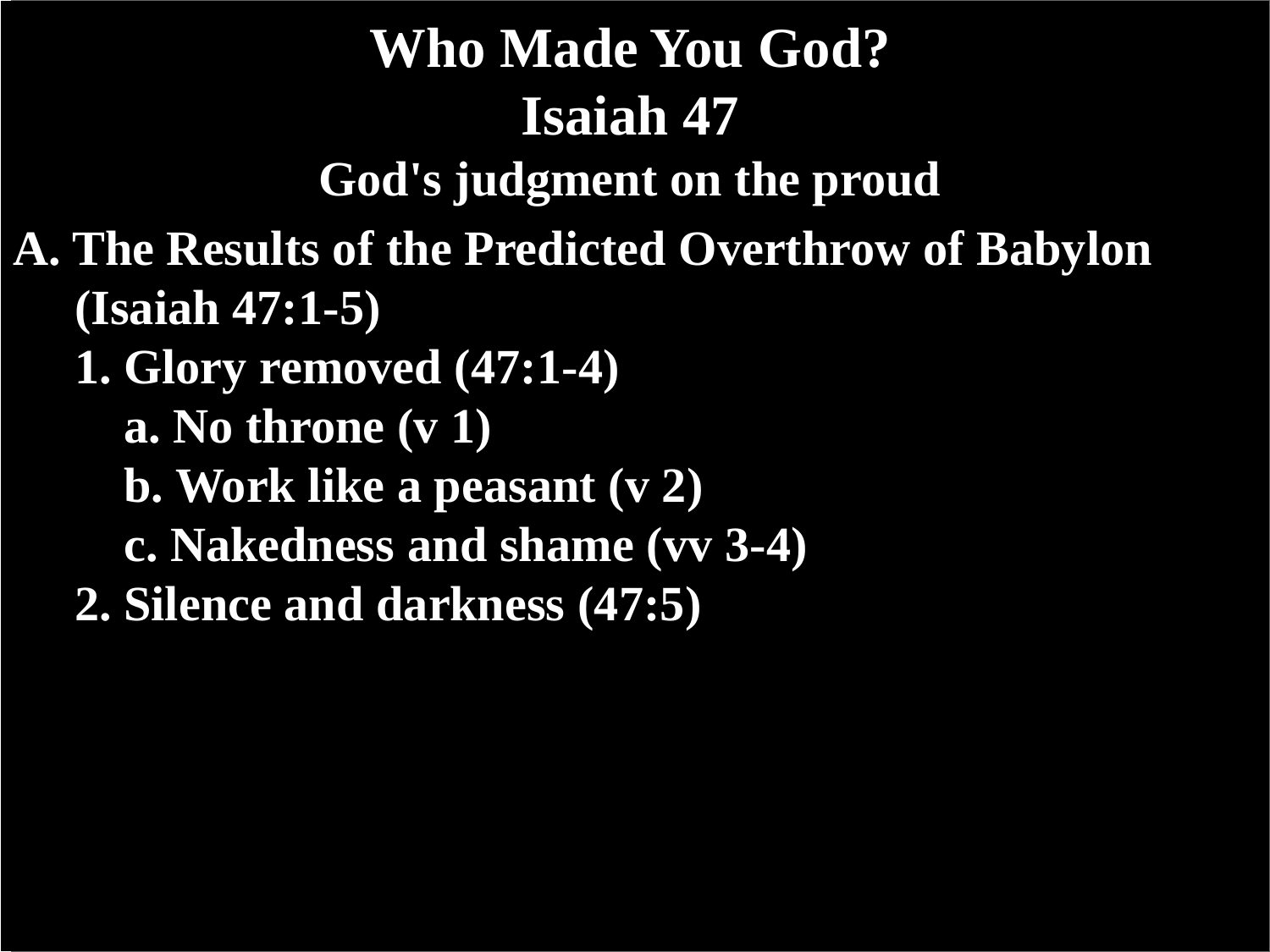# **Who Made You God? Isaiah 47**

**God's judgment on the proud**

**B. The Reasons for the Predicted Overthrow of Babylon (Isaiah 47:6-10)**

- **1. Oppression of Captive Israel (47:6)**
- **2. Ignoring the True God (47:7)**
- **3. Making themselves god (47:8)**
- **4. Pride and Wickedness (47:9-10) Results: Loss of children and widowhood**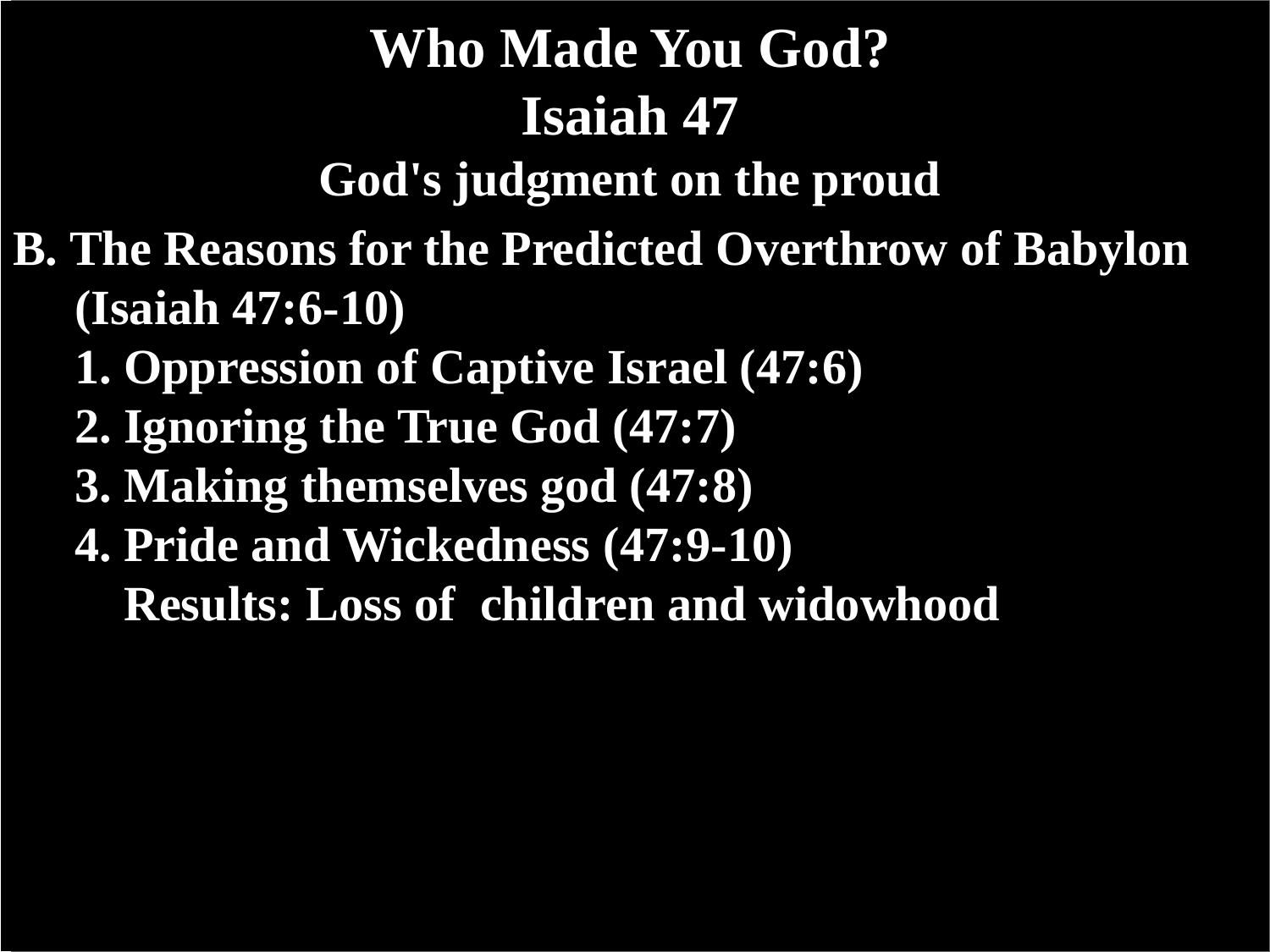# **Who Made You God? Isaiah 47**

**God's judgment on the proud**

- **C. The Resistance to the Predicted Overthrow of Babylon (Isaiah 47:11-15)**
	- **1. Futile because it will catch you by surprise (47:11)**
	- **2. Futile because you are trusting in false gods (47:12-13)**
	- **3. Futile because you are dealing with God's judgment (47:14)**
	- **4. Futile because the judgment is universal and there is no man-made savior (47:15)**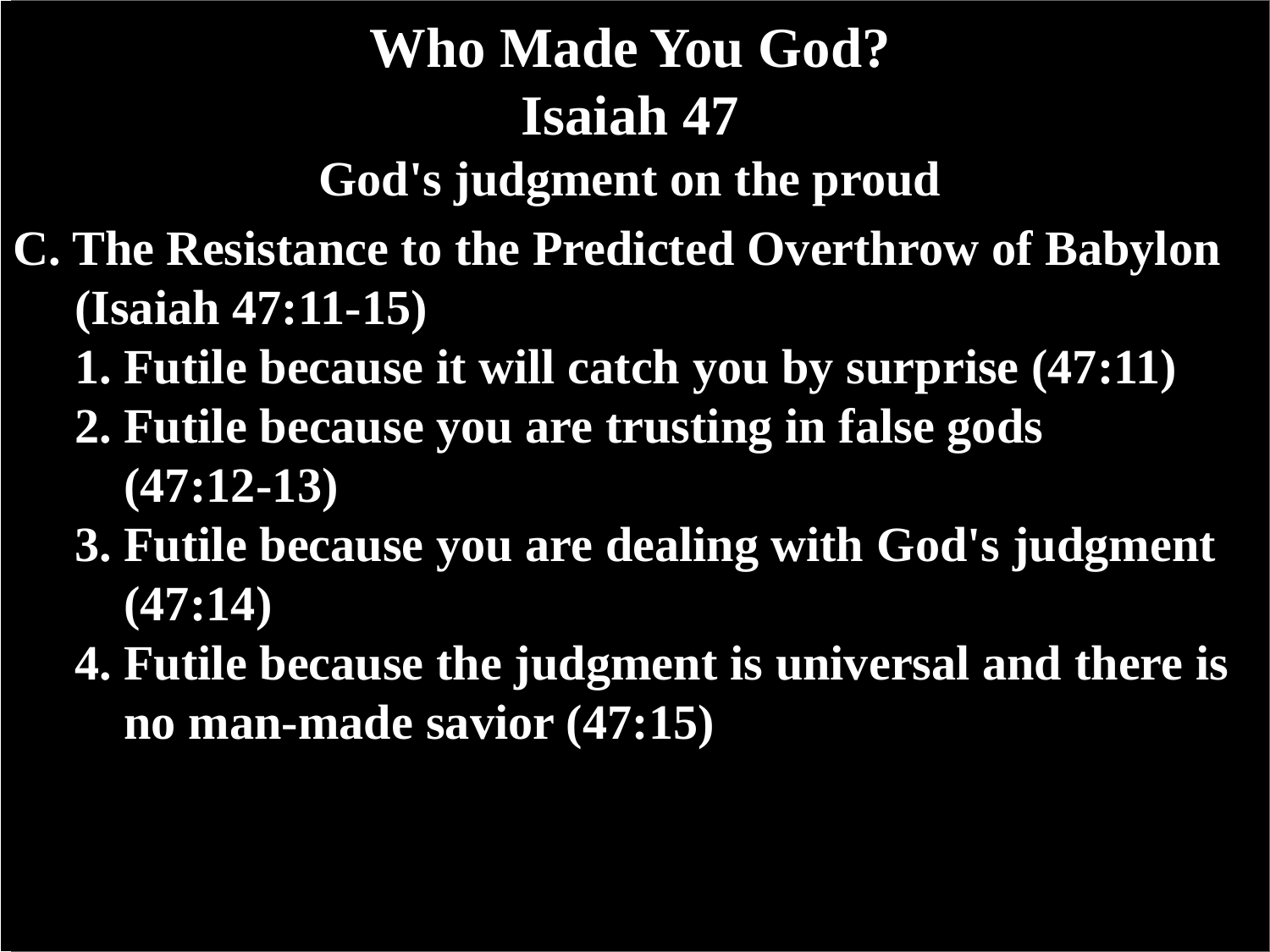## **Actions Speak Louder Than Words Isaiah 48**

#### **God is more interested in right actions instead of right words**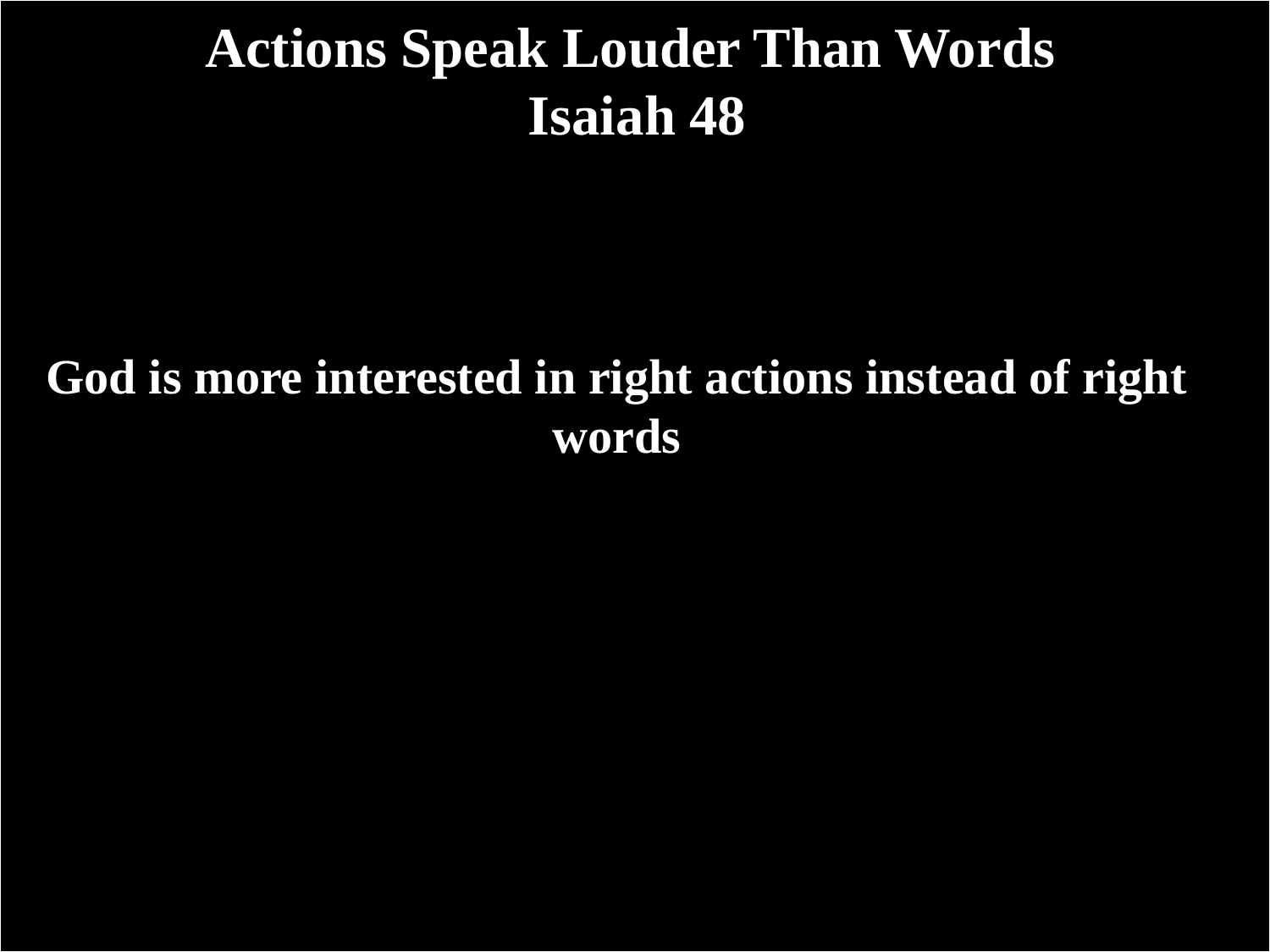- **A. The root of their hypocrisy (48:1-2) Isaiah 48:1-2**
- **1 Hear ye this, O house of Jacob, which are called by the name of Israel, and are come forth out of the waters of Judah, which swear by the name of the LORD, and make mention of the God of Israel, but not in truth, nor in righteousness. 2 For they call themselves of the holy city, and stay themselves**

**upon the God of Israel; The LORD of hosts is his name.**

#### **Not What You Say But What You Believe**

#### **Matthew 15:18**

**This people draweth nigh unto me with their mouth, and honoureth me with their lips; but their heart is far from me.**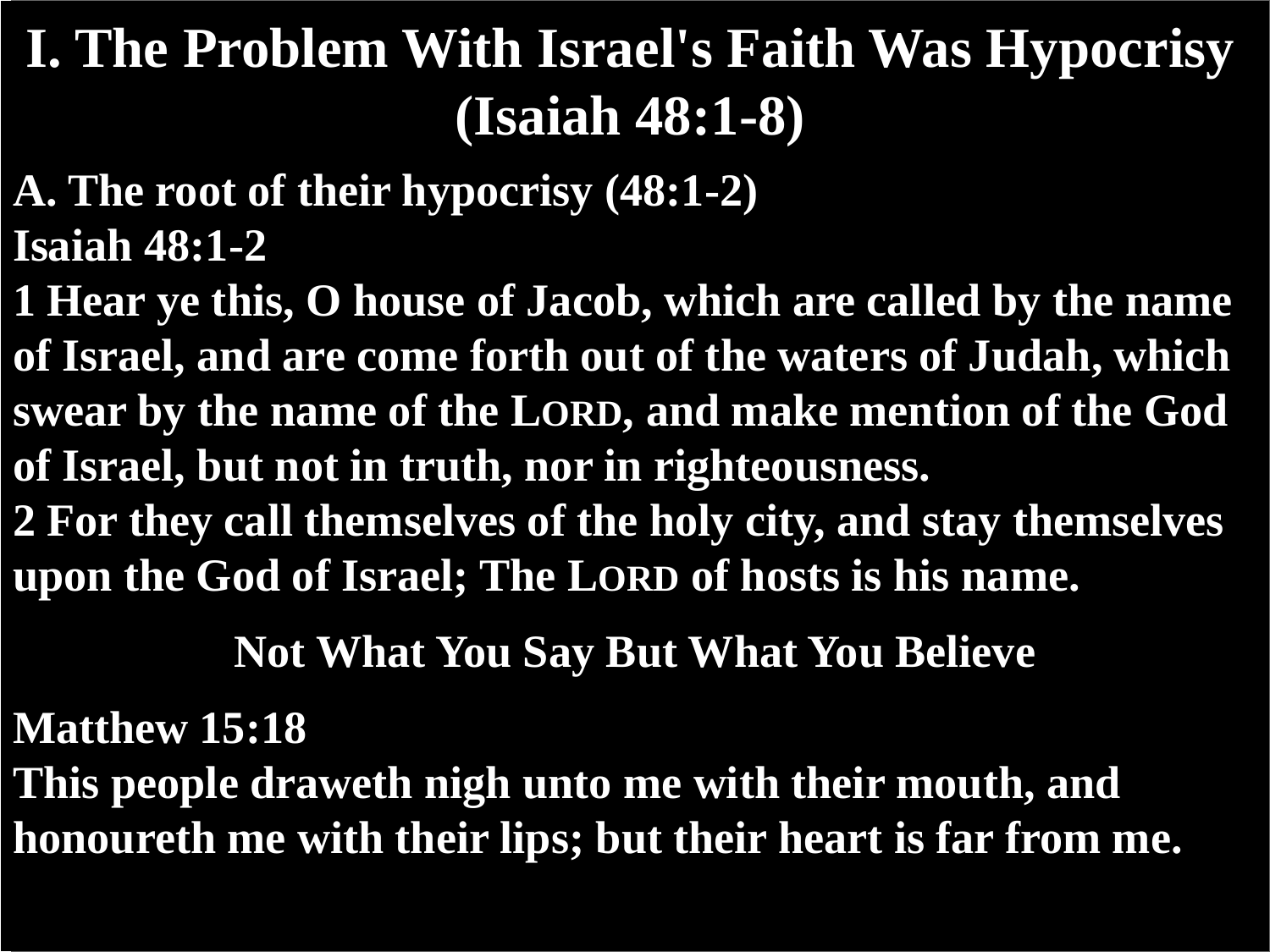- **B. The results of their hypocrisy (48:3-8)**
	- **1. Stubbornness (vv 3-4)**
- **Isaiah 48:3-4**

**3 I have declared the former things from the beginning; and they went forth out of my mouth, and I shewed them; I did them suddenly, and they came to pass. 4 Because I knew that thou art obstinate, and thy neck is an iron sinew, and thy brow brass;**

**God does what He says**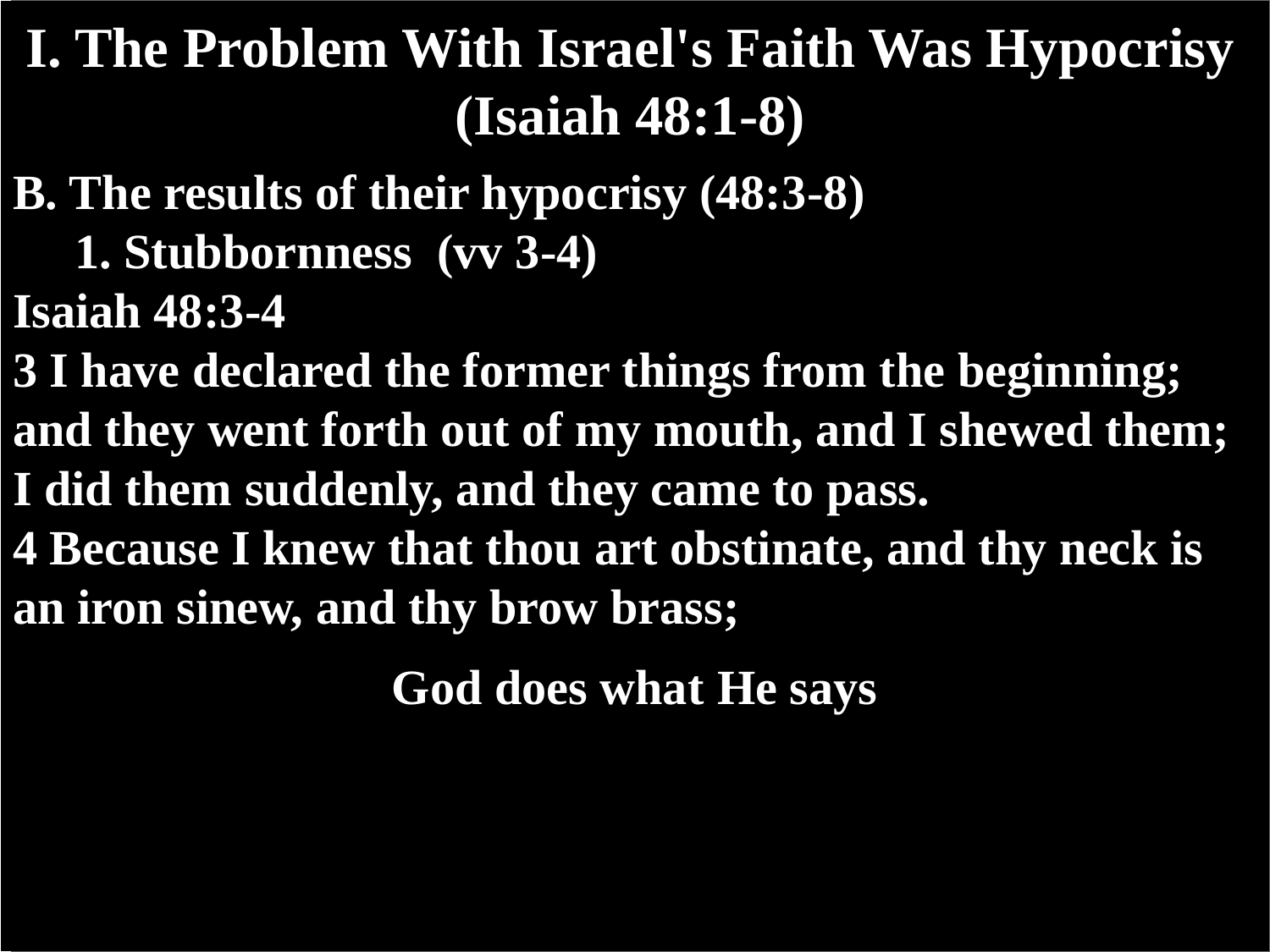- **B. The results of their hypocrisy (48:3-8) - continued 2. Idolatry (v 5)**
- **Isaiah 48:5**

**I have even from the beginning declared it to thee; before it came to pass I shewed it thee: lest thou shouldest say, Mine idol hath done them, and my graven image, and my molten image, hath commanded them.**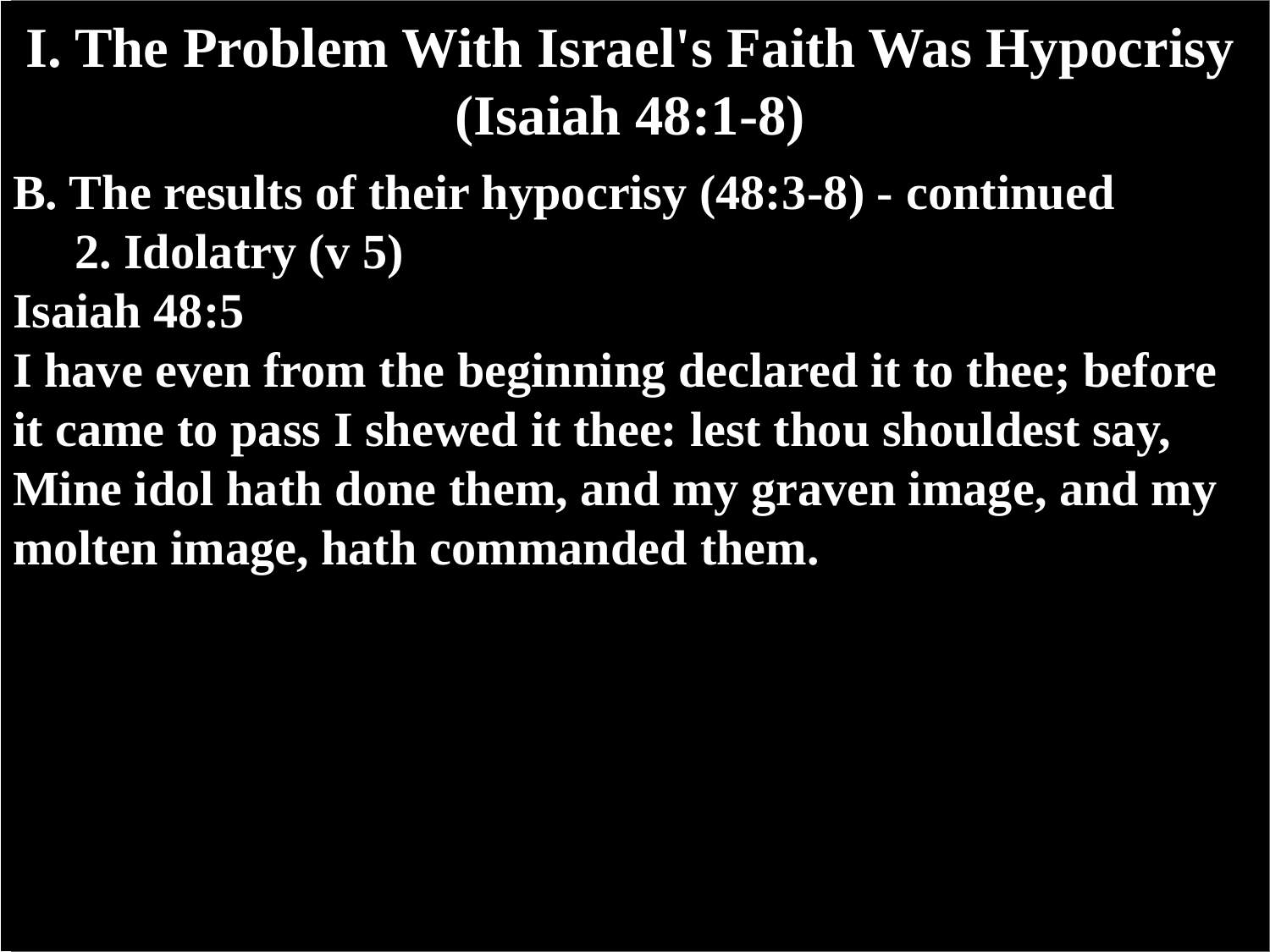- **B. The results of their hypocrisy (48:3-8) - continued**
	- **3. Ignorance of God's master plan (vv 6-8)**
- **Isaiah 48:6-8**
- **6 Thou hast heard, see all this; and will not ye declare it? I have shewed thee new things from this time, even hidden things, and thou didst not know them.**
- **7 They are created now, and not from the beginning; even before the day when thou heardest them not; lest thou shouldest say, Behold, I knew them.**
- **8 Yea, thou heardest not; yea, thou knewest not; yea, from that time that thine ear was not opened: for I knew that thou wouldest deal very treacherously, and wast called a transgressor from the womb.**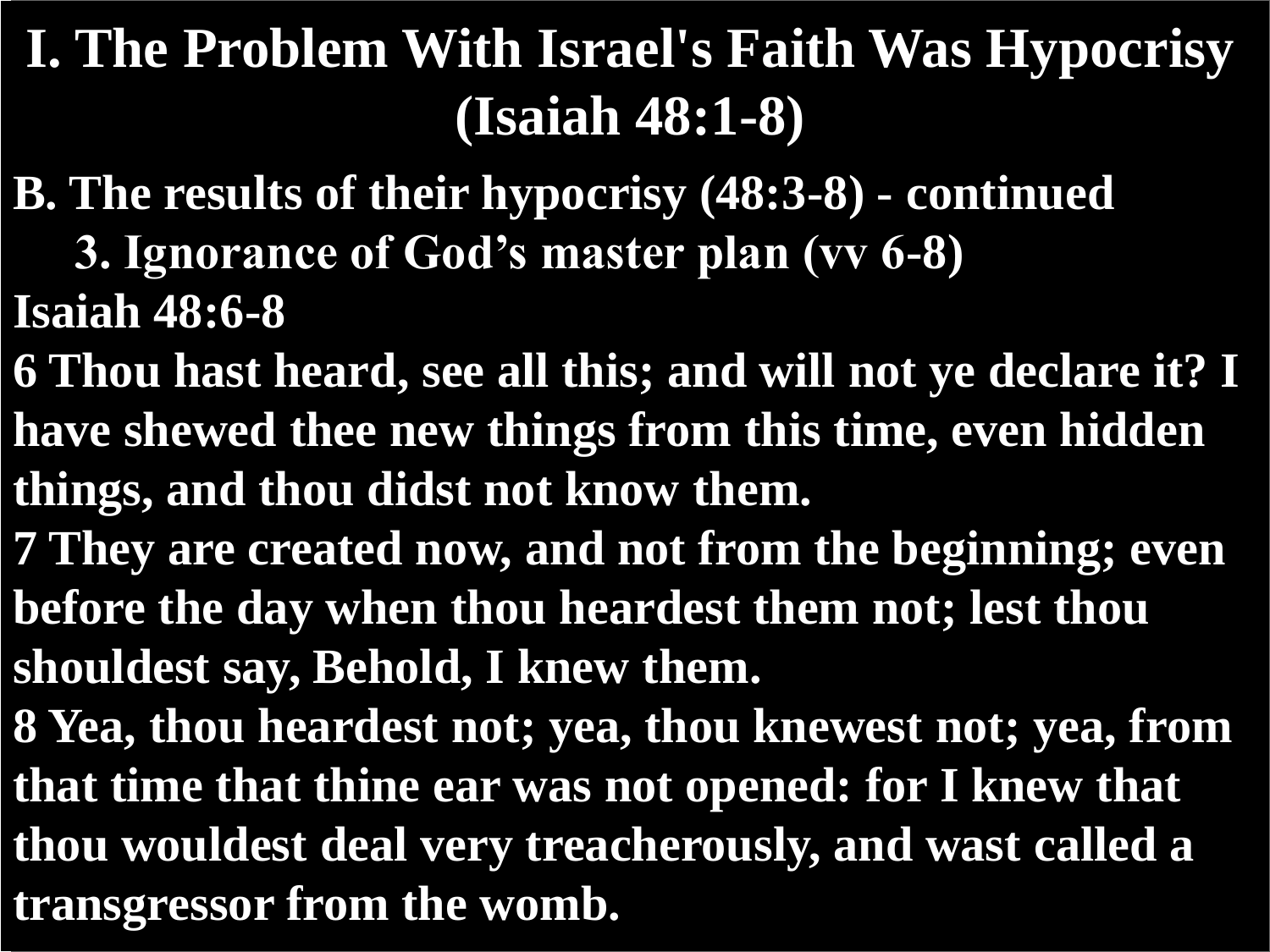## **II. The Power of God's Love (Isaiah 48:9-11)**

**A. Mercy (48:9) Isaiah 48:9**

**For my name's sake will I defer mine anger, and for my praise will I refrain for thee, that I cut thee not off.**

- **B. Patience (48:10-11)**
- **Isaiah 48:10-11**

**10 Behold, I have refined thee, but not with silver; I have chosen thee in the furnace of affliction.**

**11 For mine own sake, even for mine own sake, will I do it: for how should my name be polluted? and I will not give my glory unto another.**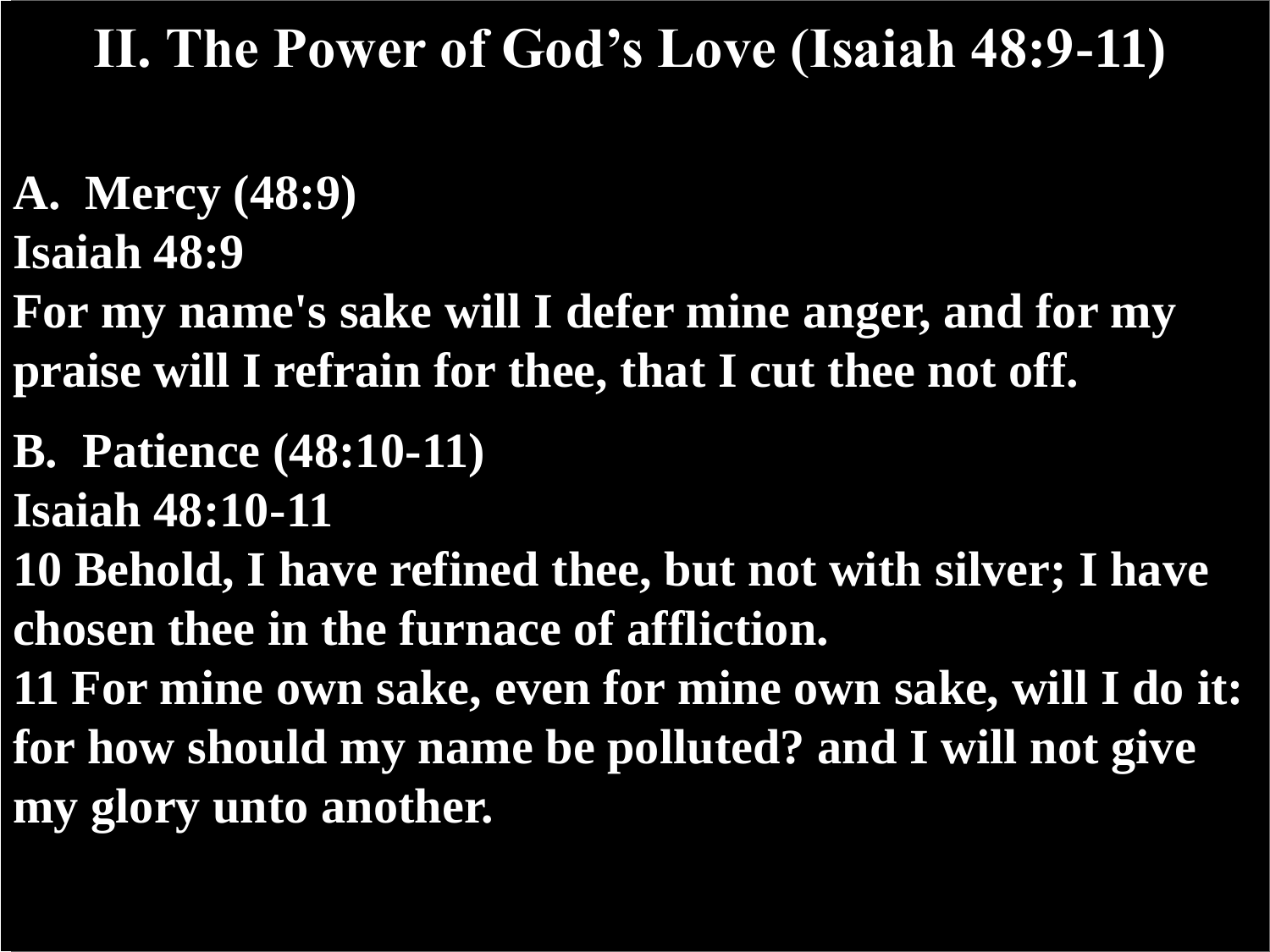## **III. The Plan For God's People (Isaiah 48:12-17)**

#### **A. Hearken (48:12-14a) Isaiah 48:12-14a**

- **12 Hearken unto me, O Jacob and Israel, my called; I am he; I am the first, I also am the last.**
- **13 Mine hand also hath laid the foundation of the earth, and my right hand hath spanned the heavens: when I call unto them, they stand up together.**
- **14 All ye, assemble yourselves, and hear; which among them hath declared these things?....**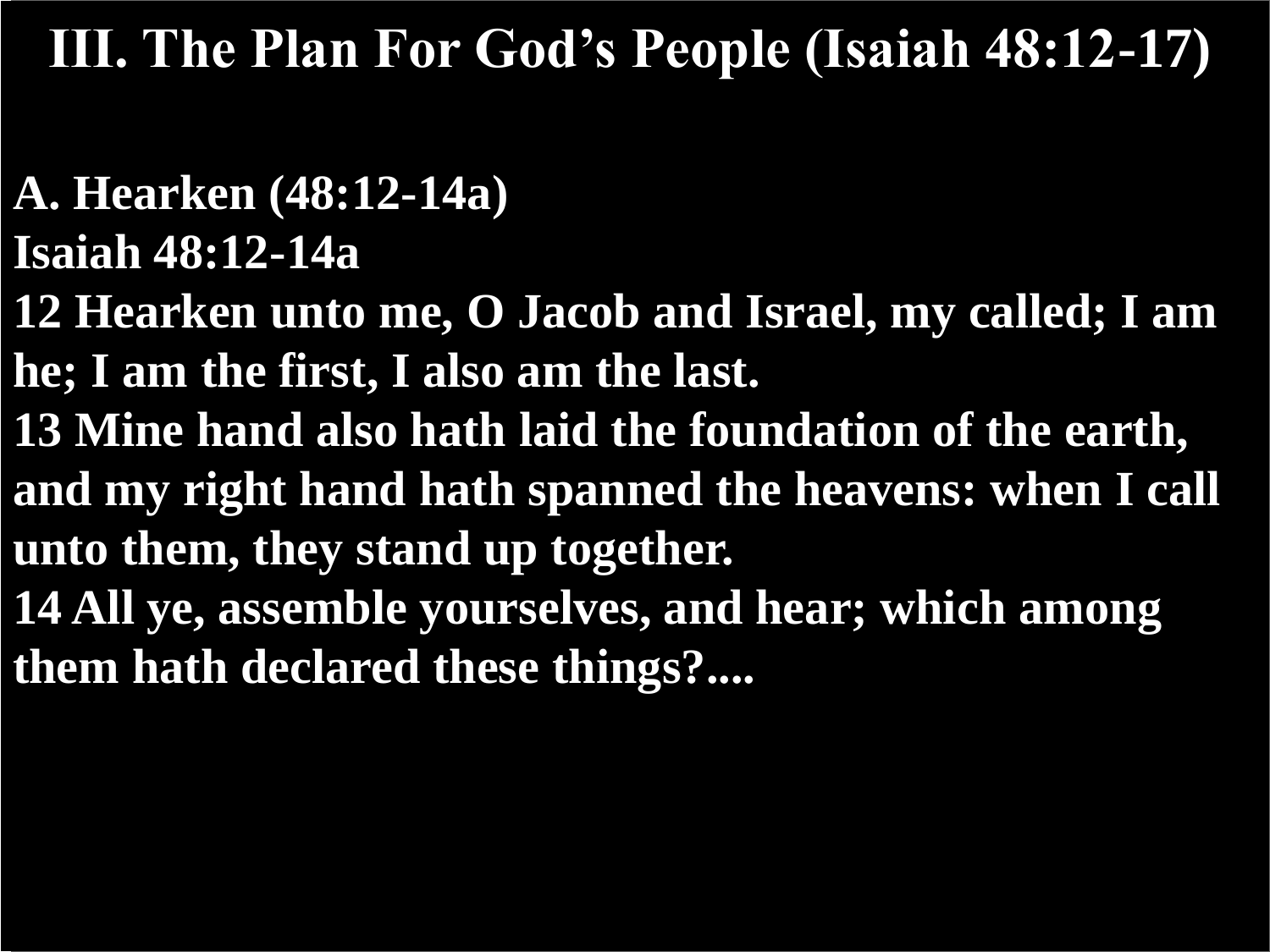**III. The Plan For God's People (Isaiah 48:12-17)**

#### **B. Wait on the Lord (48:14b-15) Isaiah 48:14b-15**

**…The LORD hath loved him: he will do his pleasure on Babylon, and his arm shall be on the Chaldeans. 15 I, even I, have spoken; yea, I have called him: I have brought him, and he shall make his way prosperous.**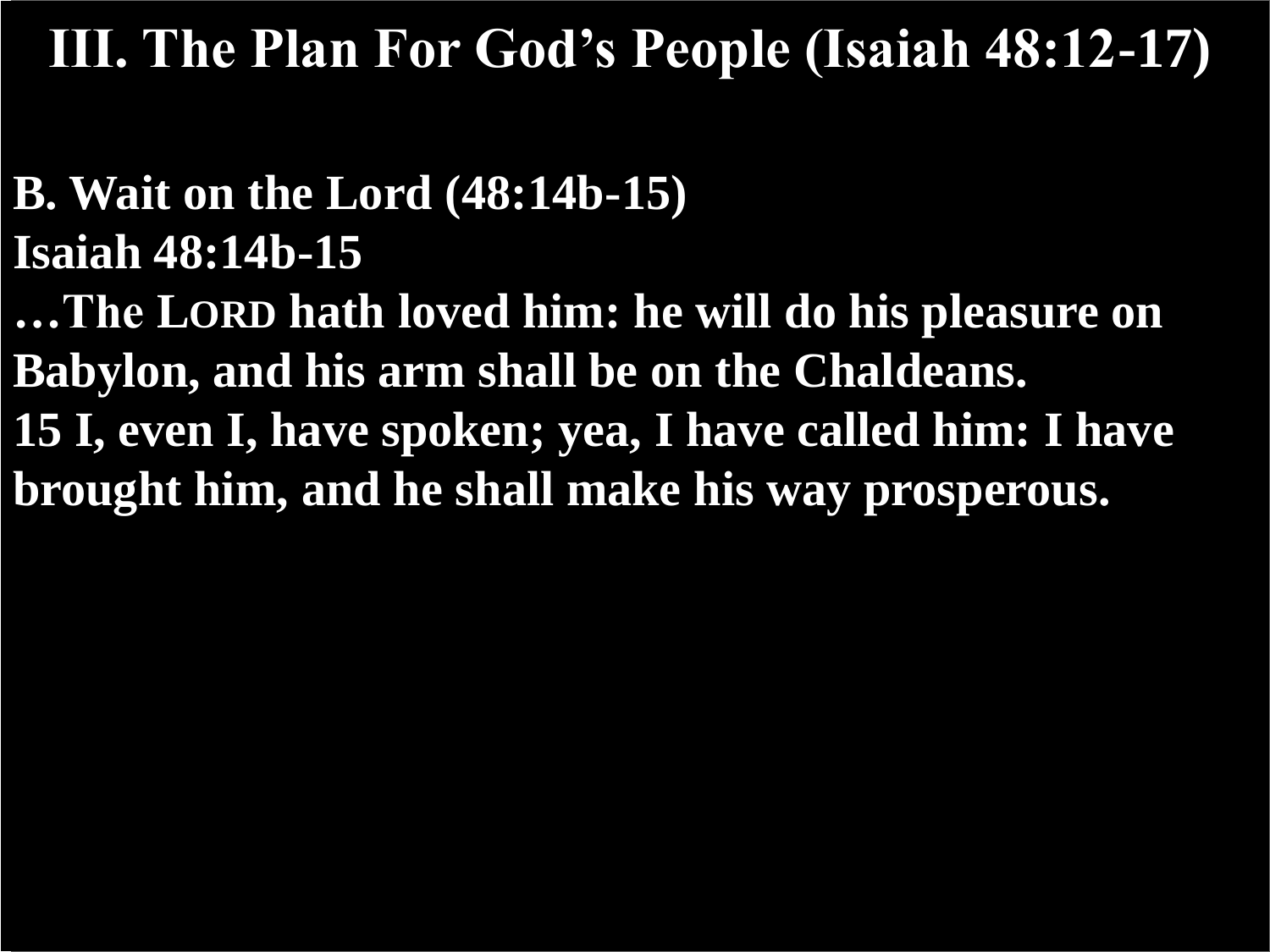## **III. The Plan For God's People (Isaiah 48:12-17)**

## **C. Come close to God (48:16) Isaiah 48:16**

**Come ye near unto me, hear ye this; I have not spoken in secret from the beginning; from the time that it was, there am I: and now the Lord GOD, and his Spirit, hath sent me.**

#### **D. Learn of God's ways (48:17) Isaiah 48:17**

**Thus saith the LORD, thy Redeemer, the Holy One of Israel; I am the LORD thy God which teacheth thee to profit, which leadeth thee by the way that thou shouldest go.**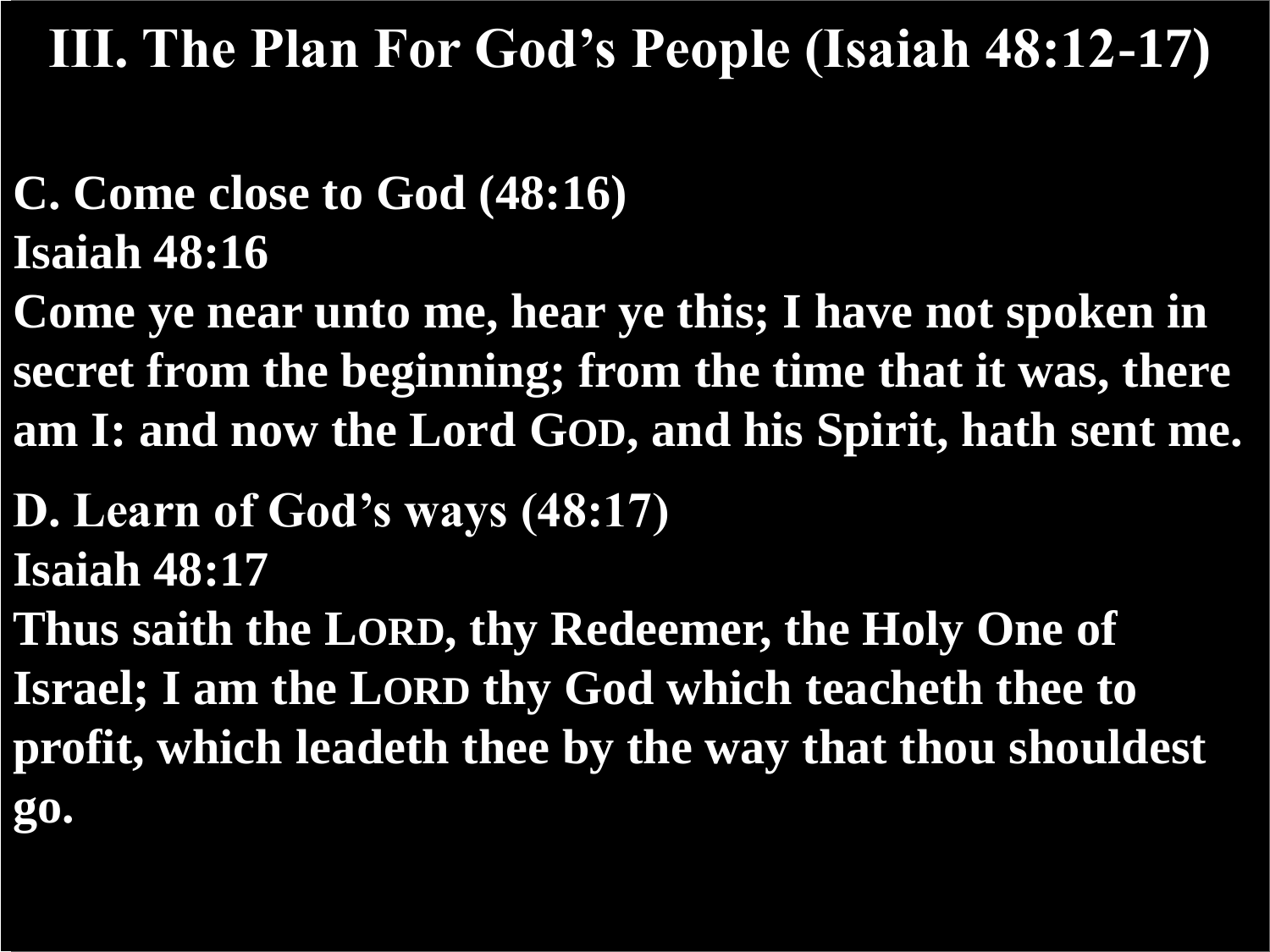# **IV. The Promises Offered to God's People (Isaiah 48:18-21)**

#### **Isaiah 48:18-21**

- **18 O that thou hadst hearkened to my commandments! then had thy peace been as a river, and thy righteousness as the waves of the sea:**
- **19 Thy seed also had been as the sand, and the offspring of thy bowels like the gravel thereof; his name should not have been cut off nor destroyed from before me.**
- **20 Go ye forth of Babylon, flee ye from the Chaldeans, with a voice of singing declare ye, tell this, utter it even to the end of the earth; say ye, The LORD hath redeemed his servant Jacob. 21 And they thirsted not when he led them through the deserts: he caused the waters to flow out of the rock for them: he clave the rock also, and the waters gushed out.**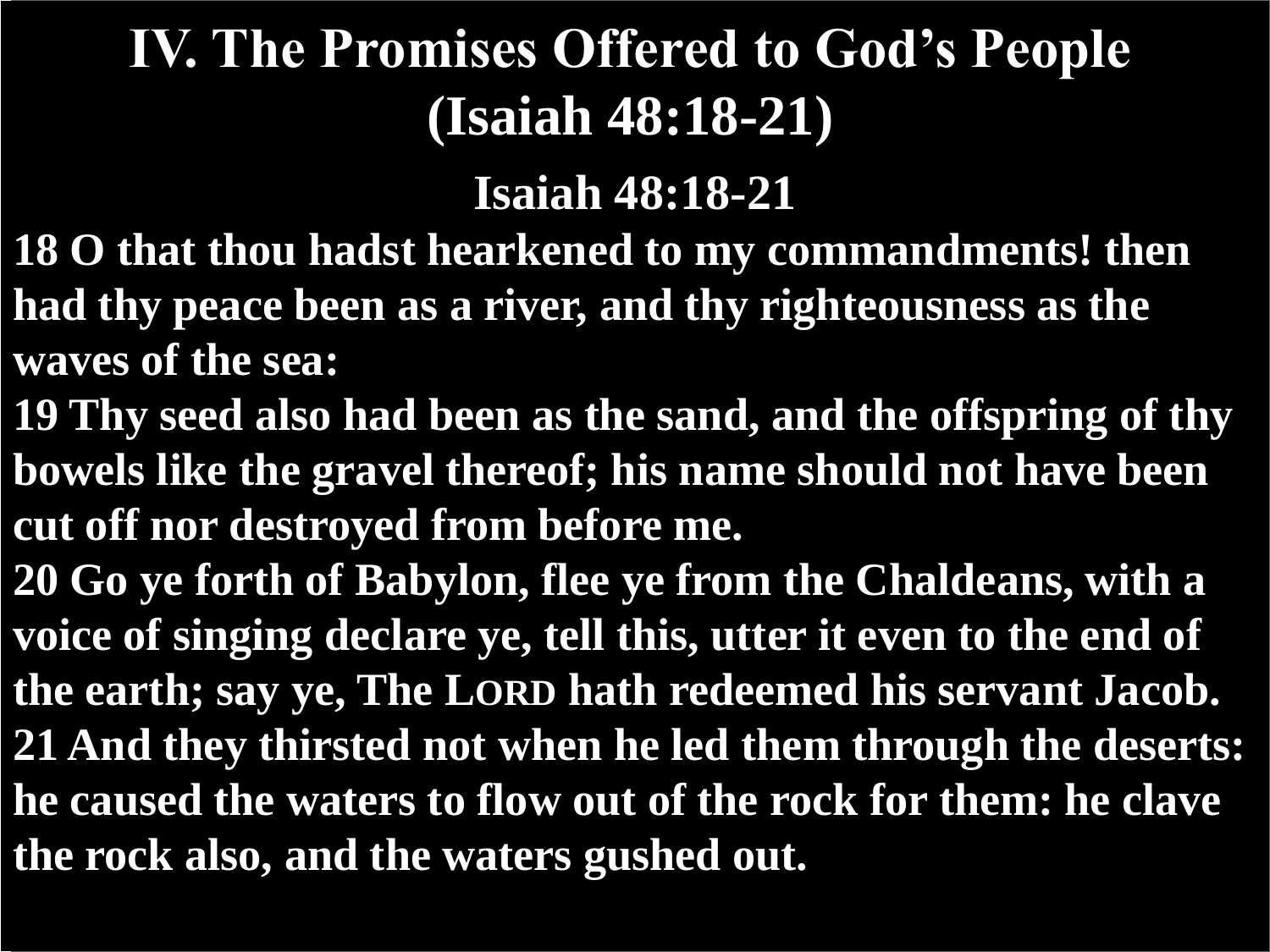## **IV. The Promises Offered to God's People (Isaiah 48:18-21)**

- **A. Peace (48:18)**
- **B. Righteousness (48:18)**
- **C. Multiplication (48:19)**
- **D. An eternal testimony (48:19)**
- **E. Freedom (48:20)**
- **F. Praise (48:20)**
- **G. Redemption (48:21)**
- **H. Satisfaction (48:21)**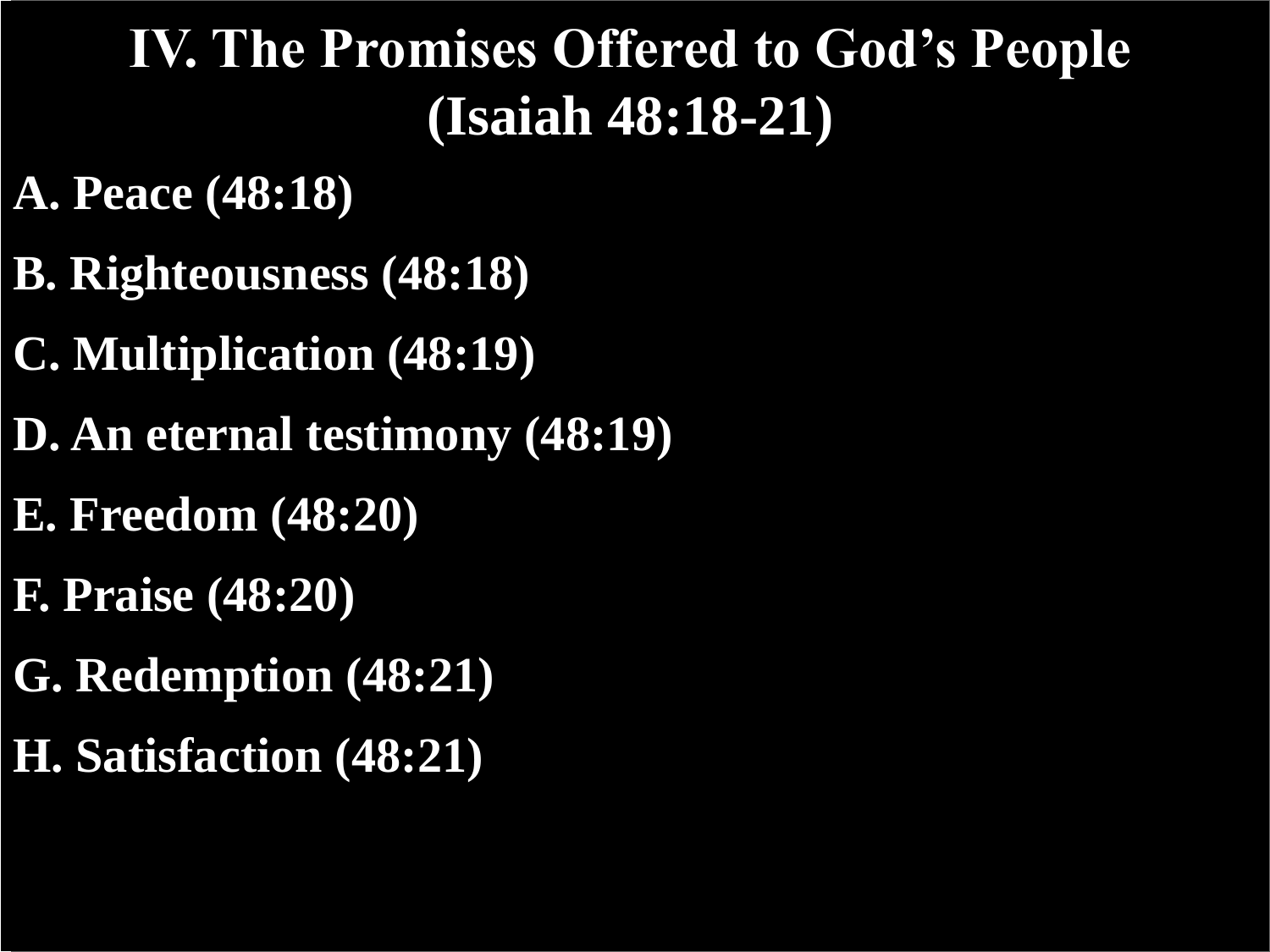## **V. The Promise to the Wicked (Isaiah 48:22)**

#### **Isaiah 48:22 There is no peace, saith the LORD, unto the wicked.**